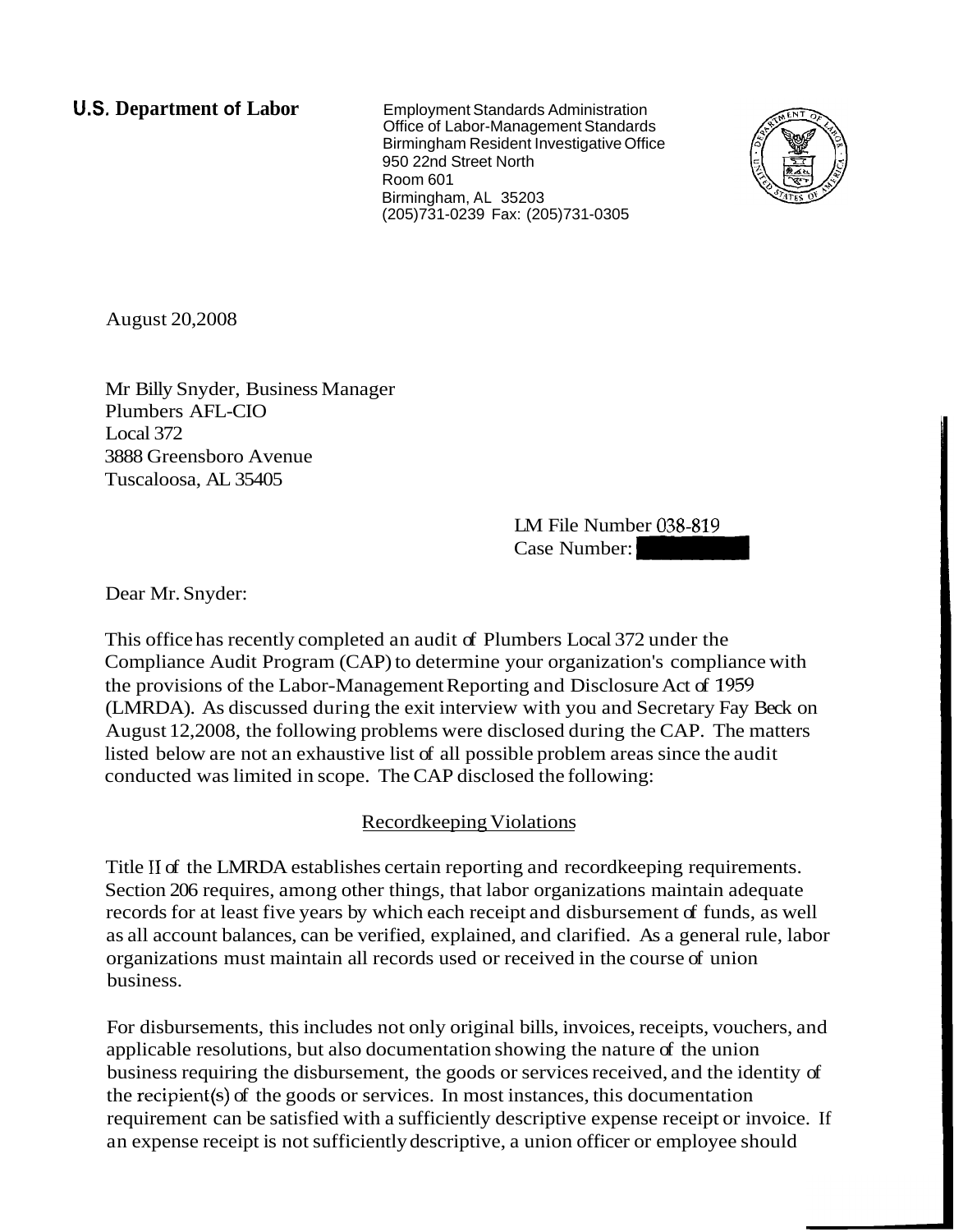Mr Billy Snyder August 20,2008 Page 2 of 5

write a note on it providing the additional information. For money it receives, the labor organization must keep at least one record showing the date, amount, purpose, and source of that money. The labor organization must also retain bank records for all accounts.

The audit of Local 372's 2006 and 2007 records revealed the following recordkeeping violations:

1. Lack of Salary Authorization

Local 372 did not maintain records to verify that the salaries reported in Schedules 11 (All Officers and Disbursements to Officers) of the LM-2 was the authorized amount and therefore was correctly reported. The union must keep a record, such as meeting minutes, to show the current salary authorized by the entity or individual in the union with the authority to establish salaries.

### 2. Union Hall Rental

The union has five different verbal rental agreements with tenants who pay Local 372 for the use of their union hall. A total of \$4,680 was paid to Local 372 from July 1,2006 through June 30,2007. Local 372 did not have any invoices or supporting documentation to support the union hall rental. The union must record in at least one record the date and amount received from each rental of the union hall.

# 3. General Disbursements

Local 372 did not retain adequate documentation for general disbursements from the union's funds. For example, Check Number dated March 14,2007, for \$150.00, payable to for stair repairs and labor charges for repairs at the union hall did not have an invoice, receipt, or bill of sale. Additionally, the union could not produce receipts for the purchase of a computer (Dell Desk Top) purchased in 2003. Also they could not produce a receipt for the purchase of a Panasonic fax machine purchased in June 2006. As previously noted above, labor organizations must retain original receipts, bills, and vouchers for all disbursements. The president and treasurer (or corresponding principal officers) of your union, who are required to sign your union's LM report, are responsible for properly maintaining union records.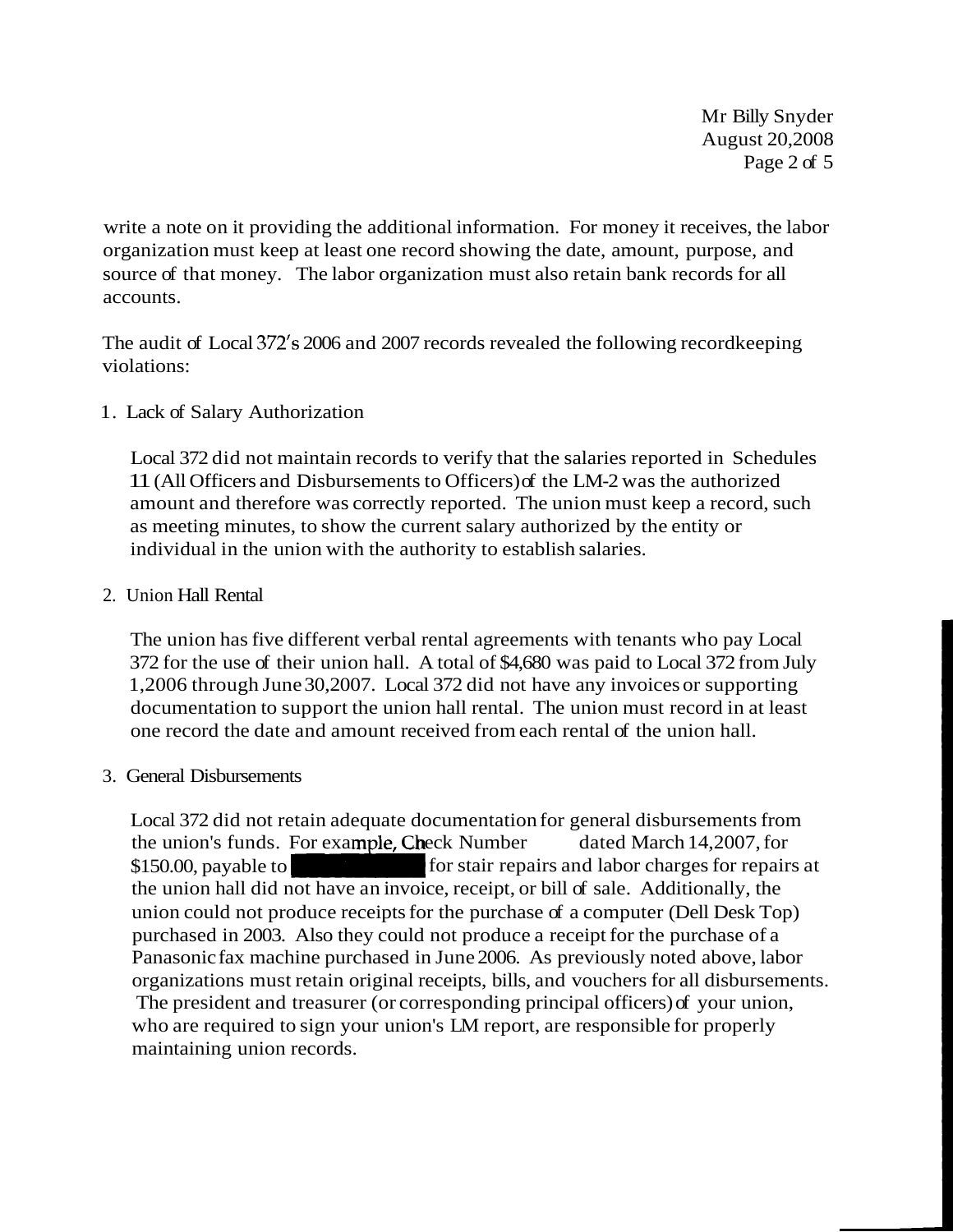Mr Billy Snyder August 20,2008 Page 3 of 5

Based on your assurance that Local 372 will retain adequate documentation in the future, OLMS will take no further enforcement action at this time regarding the above violations.

# **Reporting Violations**

The audit disclosed a violation of LMRDA Section 201(b), which requires labor organizations to file annual financial reports accurately disclosing their financial condition and operations. The Labor Organization Annual Report (Form LM-2) filed by Local 372 for fiscal year ending June 30,2007, was deficient in the following areas:

### 1. Failure to File By Laws

The audit disclosed a violation of LMRDA Section 201(a), which requires that a union submit a copy of its constitution and bylaws with its LM report when it makes changes to its constitution or bylaws. Local 372 amended its constitution and bylaws in 2006, but did not file a copy with its LM report for that year. As agreed, Local 372 will file a copy of its current constitution and bylaws with OLMS as soon as possible but not later than September 30,2008.

#### 2. Cash Receipts

It appears that the cash figures reported in Item 42 for 2007 are not the cash figures according to the union's books after reconciliation to the bank statements. The union reported \$5,503.00 when the actual figure should have been \$4,680.00. The instructions for Item 42 state that the union should report the total amount of rents received by your organization. Receipt balances obtained from the union books as reconciled to the deposits shown on bank statements should be reported.

# 3. Sale of Supplies (LM-2)

Local 372 did not correctly report receipts from the sale of supplies or disbursements for supplies for resale. The audit revealed that during 2007, Local 372 disbursed at least \$992.19 for items that it re-sold to members, collecting receipts totaling at least \$815.00. The LM-2 instructions require that the union report receipts from the sale of supplies in Item 39 (Sale of Supplies) and disbursements for supplies for resale in Item 59 (Supplies for Resale). In addition, it must report the value of any supplies for resale on hand at the beginning and end of the year in Item 28 and Schedule 7 (Other Assets).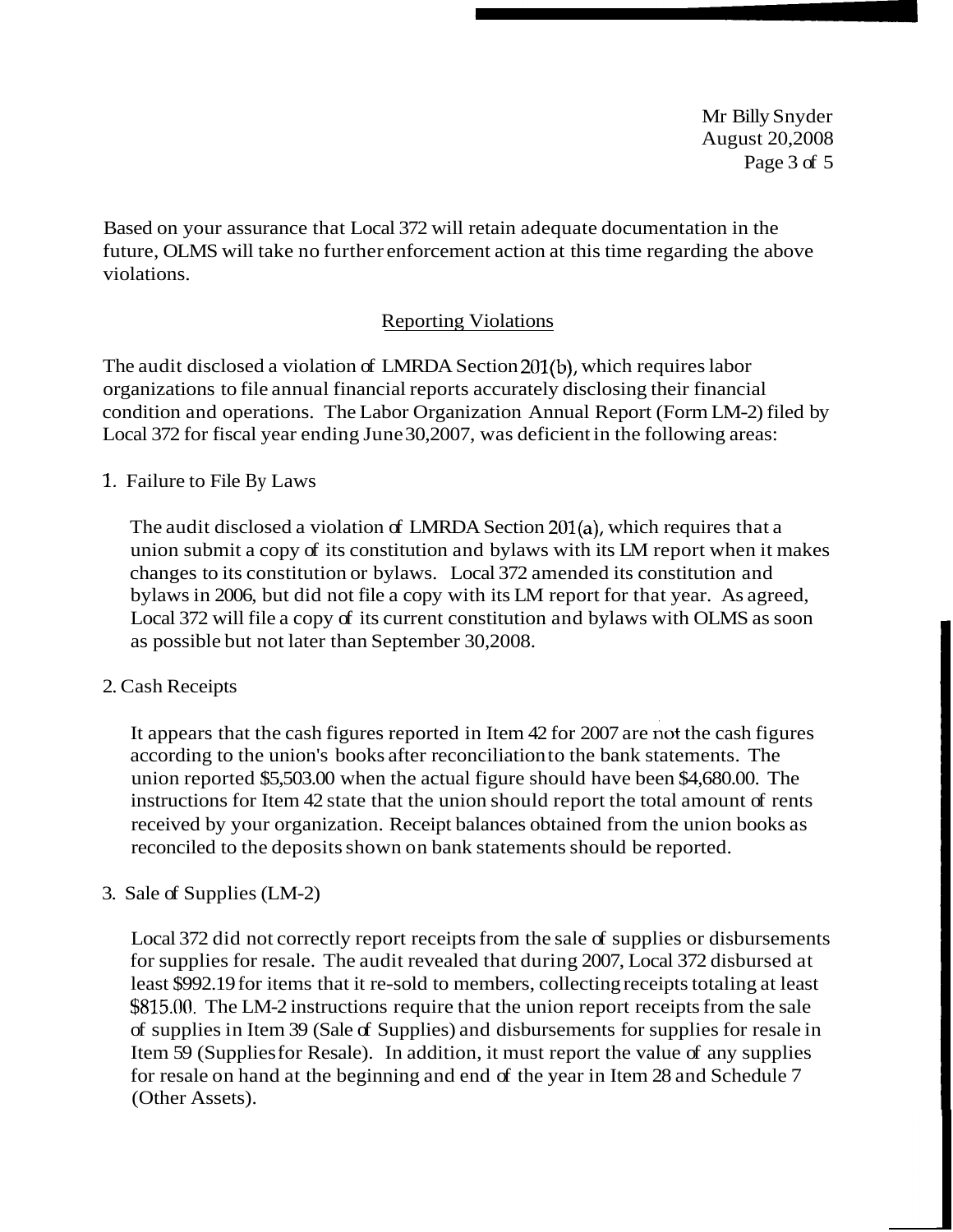Mr Billy Snyder August 20,2008 Page 4 of 5

#### 4. Number of Members

Local 372 did not correctly report its number of members in Item 20 on its LM-2 for 2007. Item 20 was annotated with a zero for 2007. Local 372 actually had 216 members as of June 30,2007. The instructions for Item 20 indicate that the total number of all members of the labor organization must be reported.

#### 5. Withholding Taxes and Other Payroll Deductions

Items 67(a), 67(b), and 67(c) on the LM-2 for 2007 were annotated with zero. Local 372 has two full time paid officers/employees. An analysis of the W-2's for these individuals revealed taxes were withheld. The instructions for Item 67(a) states to enter the total amount of withholding taxes and all other payroll deductions during the reporting period. The instructions for Item 67(b) indicate to enter the total amount of withholding taxes and all other payroll deductions that were disbursed by your organization during the reporting period. Finally, the Item 67(c) calculates the total withheld but not disbursed.

Local 372 must file an amended Form LM-2 for fiscal year ending June 30,2007, to correct the deficient items discussed above. I explained to you the filing procedures and the availability of filing software on the OLMS website (www.olms.dol.gov). The amended Form LM-2 must be electronically filed as soon as possible, but not later than September 12,2008. Before filing, review the report thoroughly to be sure it is complete, accurate, and signed properly with original signatures.

#### Other Violation

The audit disclosed the following other violation:

Inadequate Bonding

The audit revealed a violation of LMRDA Section 502 (Bonding), which requires that union officers and employees be bonded for no less than 10 percent of the total funds those individuals or their predecessors handled during the preceding fiscal year. The audit revealed that Local 372's officers and employees were not bonded for the minimum amount required at the time of the audit. However, the union obtained adequate bonding coverage and provided evidence of this to OLMS during